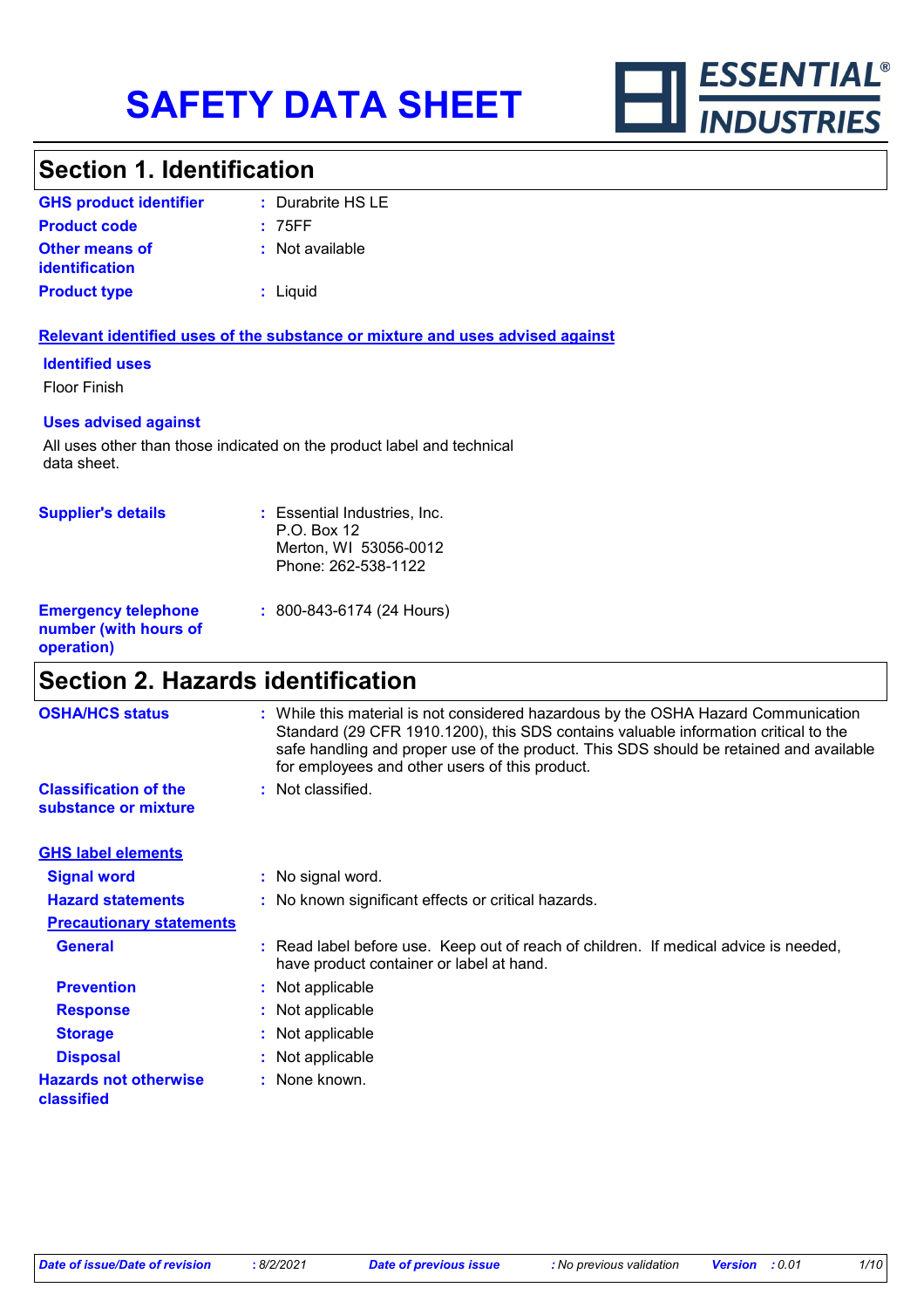# **Section 3. Composition/information on ingredients**

#### **Substance/mixture :**

: Mixture

| <b>Ingredient name</b>        | $\frac{1}{2}$ | <b>CAS number</b> |
|-------------------------------|---------------|-------------------|
| 2-(2-ethoxyethoxy)ethanol     | .≤5           | 111-90-0          |
| tris(2-butoxyethyl) phosphate | 1≤2.5         | 78-51-3           |

Any concentration shown as a range is to protect confidentiality or is due to batch variation.

**There are no additional ingredients present which, within the current knowledge of the supplier and in the concentrations applicable, are classified as hazardous to health or the environment and hence require reporting in this section.**

**Occupational exposure limits, if available, are listed in Section 8.**

# **Section 4. First aid measures**

## **Description of necessary first aid measures**

| <b>Eye contact</b>  | : Immediately flush eyes with plenty of water, occasionally lifting the upper and lower<br>eyelids. Check for and remove any contact lenses. Get medical attention if irritation<br>occurs.                                                                                                                                                            |
|---------------------|--------------------------------------------------------------------------------------------------------------------------------------------------------------------------------------------------------------------------------------------------------------------------------------------------------------------------------------------------------|
| <b>Inhalation</b>   | : Remove victim to fresh air and keep at rest in a position comfortable for breathing. Get<br>medical attention if symptoms occur. In case of inhalation of decomposition products in<br>a fire, symptoms may be delayed. The exposed person may need to be kept under<br>medical surveillance for 48 hours.                                           |
| <b>Skin contact</b> | : Flush contaminated skin with plenty of water. Remove contaminated clothing and<br>shoes. Get medical attention if symptoms occur.                                                                                                                                                                                                                    |
| <b>Ingestion</b>    | : Wash out mouth with water. Remove victim to fresh air and keep at rest in a position<br>comfortable for breathing. If material has been swallowed and the exposed person is<br>conscious, give small quantities of water to drink. Do not induce vomiting unless<br>directed to do so by medical personnel. Get medical attention if symptoms occur. |

## **Most important symptoms/effects, acute and delayed**

| <b>Potential acute health effects</b> |                                                     |
|---------------------------------------|-----------------------------------------------------|
| Eye contact                           | : No known significant effects or critical hazards. |
| <b>Inhalation</b>                     | : No known significant effects or critical hazards. |
| <b>Skin contact</b>                   | : No known significant effects or critical hazards. |
| <b>Ingestion</b>                      | : No known significant effects or critical hazards. |
| <b>Over-exposure signs/symptoms</b>   |                                                     |
| Eye contact                           | : No specific data.                                 |
| <b>Inhalation</b>                     | $:$ No specific data.                               |
| <b>Skin contact</b>                   | : No specific data.                                 |
| <b>Ingestion</b>                      | : No specific data.                                 |
|                                       |                                                     |

| Indication of immediate medical attention and special treatment needed, if necessary |                          |                                                                                                                                                                          |
|--------------------------------------------------------------------------------------|--------------------------|--------------------------------------------------------------------------------------------------------------------------------------------------------------------------|
| <b>Notes to physician</b>                                                            |                          | : In case of inhalation of decomposition products in a fire, symptoms may be delayed.<br>The exposed person may need to be kept under medical surveillance for 48 hours. |
| <b>Specific treatments</b>                                                           | : No specific treatment. |                                                                                                                                                                          |
| <b>Protection of first-aiders</b>                                                    |                          | : No action shall be taken involving any personal risk or without suitable training.                                                                                     |

## **See toxicological information (Section 11)**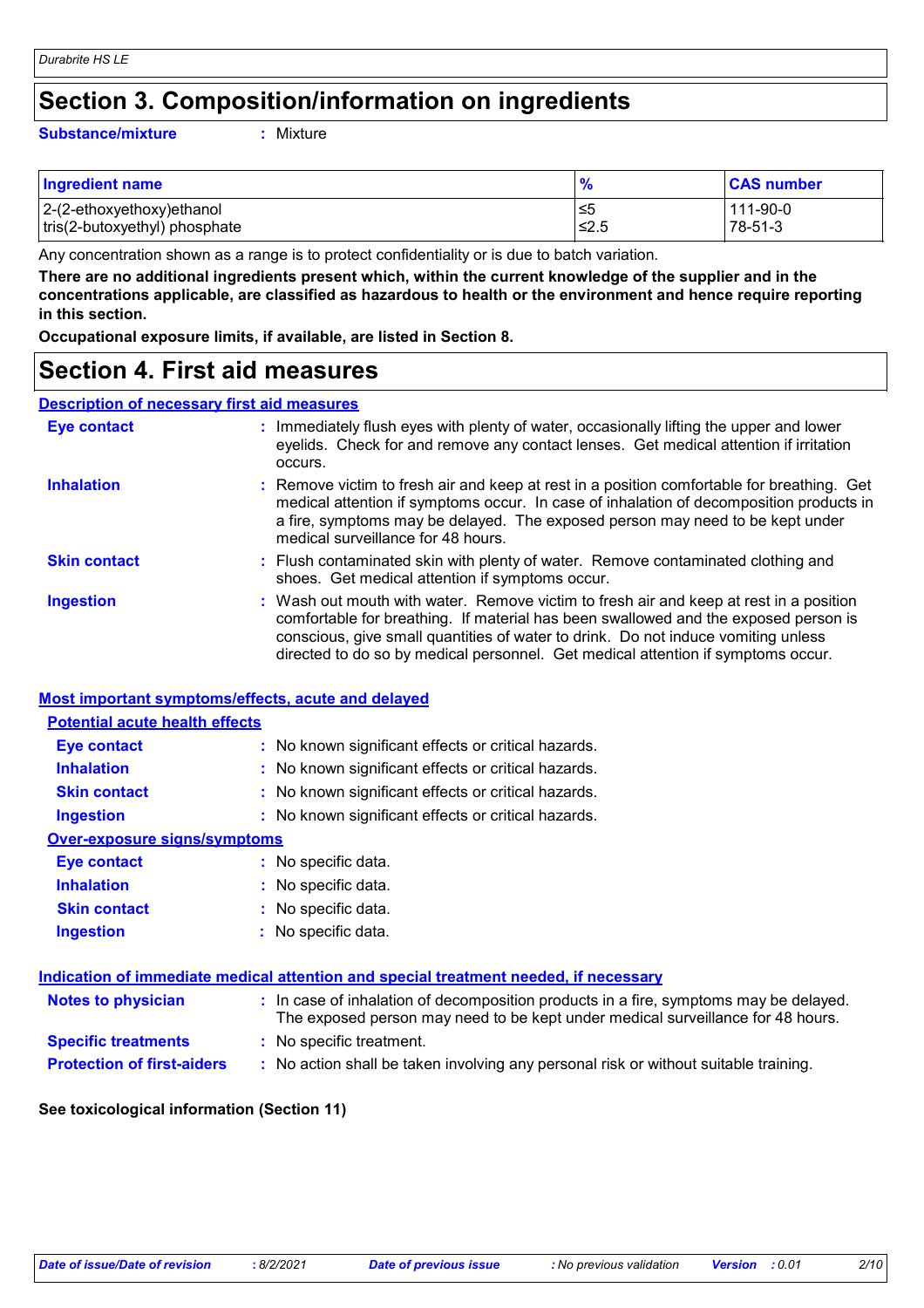# **Section 5. Fire-fighting measures**

| <b>Extinguishing media</b>                               |                                                                                                                                                                                                     |
|----------------------------------------------------------|-----------------------------------------------------------------------------------------------------------------------------------------------------------------------------------------------------|
| <b>Suitable extinguishing</b><br>media                   | : Use an extinguishing agent suitable for the surrounding fire.                                                                                                                                     |
| <b>Unsuitable extinguishing</b><br>media                 | : None known.                                                                                                                                                                                       |
| <b>Specific hazards arising</b><br>from the chemical     | : In a fire or if heated, a pressure increase will occur and the container may burst.                                                                                                               |
| <b>Hazardous thermal</b><br>decomposition products       | Decomposition products may include the following materials:<br>carbon dioxide<br>carbon monoxide<br>nitrogen oxides<br>phosphorus oxides<br>metal oxide/oxides                                      |
| <b>Special protective actions</b><br>for fire-fighters   | : Promptly isolate the scene by removing all persons from the vicinity of the incident if<br>there is a fire. No action shall be taken involving any personal risk or without suitable<br>training. |
| <b>Special protective</b><br>equipment for fire-fighters | : Fire-fighters should wear appropriate protective equipment and self-contained breathing<br>apparatus (SCBA) with a full face-piece operated in positive pressure mode.                            |

# **Section 6. Accidental release measures**

|                                                              | Personal precautions, protective equipment and emergency procedures                                                                                                                                                                                                                                                                                                                                                                                                                                                                                                                      |
|--------------------------------------------------------------|------------------------------------------------------------------------------------------------------------------------------------------------------------------------------------------------------------------------------------------------------------------------------------------------------------------------------------------------------------------------------------------------------------------------------------------------------------------------------------------------------------------------------------------------------------------------------------------|
| For non-emergency<br>personnel                               | : No action shall be taken involving any personal risk or without suitable training.<br>Evacuate surrounding areas. Keep unnecessary and unprotected personnel from<br>entering. Do not touch or walk through spilled material. Put on appropriate personal<br>protective equipment.                                                                                                                                                                                                                                                                                                     |
| For emergency responders :                                   | If specialized clothing is required to deal with the spillage, take note of any information in<br>Section 8 on suitable and unsuitable materials. See also the information in "For non-<br>emergency personnel".                                                                                                                                                                                                                                                                                                                                                                         |
| <b>Environmental precautions</b>                             | : Avoid dispersal of spilled material and runoff and contact with soil, waterways, drains<br>and sewers. Inform the relevant authorities if the product has caused environmental<br>pollution (sewers, waterways, soil or air).                                                                                                                                                                                                                                                                                                                                                          |
| <b>Methods and materials for containment and cleaning up</b> |                                                                                                                                                                                                                                                                                                                                                                                                                                                                                                                                                                                          |
| <b>Small spill</b>                                           | : Stop leak if without risk. Move containers from spill area. Dilute with water and mop up<br>if water-soluble. Alternatively, or if water-insoluble, absorb with an inert dry material and<br>place in an appropriate waste disposal container. Dispose of via a licensed waste<br>disposal contractor.                                                                                                                                                                                                                                                                                 |
| <b>Large spill</b>                                           | Stop leak if without risk. Move containers from spill area. Prevent entry into sewers,<br>water courses, basements or confined areas. Wash spillages into an effluent treatment<br>plant or proceed as follows. Contain and collect spillage with non-combustible,<br>absorbent material e.g. sand, earth, vermiculite or diatomaceous earth and place in<br>container for disposal according to local regulations (see Section 13). Dispose of via a<br>licensed waste disposal contractor. Note: see Section 1 for emergency contact<br>information and Section 13 for waste disposal. |

# **Section 7. Handling and storage**

| <b>Precautions for safe handling</b>             |                                                                                                                                                                                                                                                                                                                                                             |
|--------------------------------------------------|-------------------------------------------------------------------------------------------------------------------------------------------------------------------------------------------------------------------------------------------------------------------------------------------------------------------------------------------------------------|
| <b>Protective measures</b>                       | : Put on appropriate personal protective equipment (see Section 8).                                                                                                                                                                                                                                                                                         |
| <b>Advice on general</b><br>occupational hygiene | Eating, drinking and smoking should be prohibited in areas where this material is<br>handled, stored and processed. Workers should wash hands and face before eating,<br>drinking and smoking. Remove contaminated clothing and protective equipment before<br>entering eating areas. See also Section 8 for additional information on hygiene<br>measures. |
|                                                  | $\cdots$ . The set of $\cdots$<br>$\sim$ $\sim$<br>$\cdots$ $\cdots$<br><b>A</b> <i>IA IA</i> AA <i>I</i>                                                                                                                                                                                                                                                   |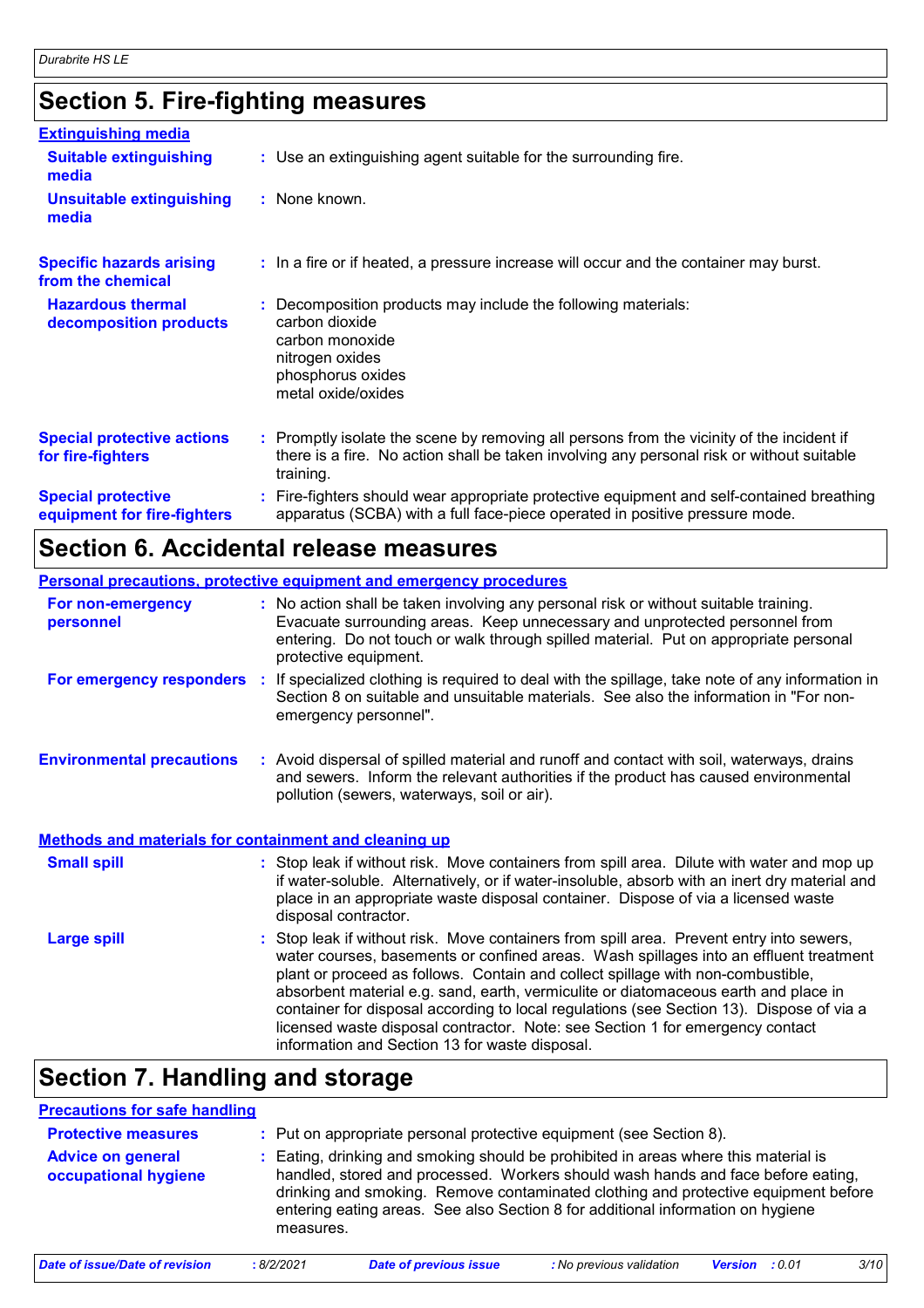# **Section 7. Handling and storage**

|                          | <b>Conditions for safe storage, :</b> Store in accordance with local regulations. Store in original container protected from |
|--------------------------|------------------------------------------------------------------------------------------------------------------------------|
| including any            | direct sunlight in a dry, cool and well-ventilated area, away from incompatible materials                                    |
| <b>incompatibilities</b> | and food and drink. Keep container tightly closed and sealed until ready for use.                                            |
|                          | Containers that have been opened must be carefully resealed and kept upright to                                              |
|                          | prevent leakage. Do not store in unlabeled containers. Use appropriate containment to                                        |
|                          | avoid environmental contamination. See Section 10 for incompatible materials before                                          |
|                          | handling or use.                                                                                                             |

# **Section 8. Exposure controls/personal protection**

| <b>Control parameters</b>                         |  |                                                                                                                                                                                                                                                                                                                                                                                                   |
|---------------------------------------------------|--|---------------------------------------------------------------------------------------------------------------------------------------------------------------------------------------------------------------------------------------------------------------------------------------------------------------------------------------------------------------------------------------------------|
| <b>Occupational exposure limits</b>               |  |                                                                                                                                                                                                                                                                                                                                                                                                   |
| <b>Ingredient name</b>                            |  | <b>Exposure limits</b>                                                                                                                                                                                                                                                                                                                                                                            |
| 2-(2-ethoxyethoxy) ethanol                        |  | AIHA WEEL (United States, 7/2020).<br>TWA: 25 ppm 8 hours.                                                                                                                                                                                                                                                                                                                                        |
| tris(2-butoxyethyl) phosphate                     |  | None.                                                                                                                                                                                                                                                                                                                                                                                             |
| <b>Appropriate engineering</b><br><b>controls</b> |  | : Good general ventilation should be sufficient to control worker exposure to airborne<br>contaminants.                                                                                                                                                                                                                                                                                           |
| <b>Environmental exposure</b><br><b>controls</b>  |  | : Emissions from ventilation or work process equipment should be checked to ensure<br>they comply with the requirements of environmental protection legislation. In some<br>cases, fume scrubbers, filters or engineering modifications to the process equipment<br>will be necessary to reduce emissions to acceptable levels.                                                                   |
| <b>Individual protection measures</b>             |  |                                                                                                                                                                                                                                                                                                                                                                                                   |
| <b>Hygiene measures</b>                           |  | : Wash hands, forearms and face thoroughly after handling chemical products, before<br>eating, smoking and using the lavatory and at the end of the working period.<br>Appropriate techniques should be used to remove potentially contaminated clothing.<br>Wash contaminated clothing before reusing. Ensure that eyewash stations and safety<br>showers are close to the workstation location. |
| <b>Eye/face protection</b>                        |  | Safety eyewear complying with an approved standard should be used when a risk<br>assessment indicates this is necessary to avoid exposure to liquid splashes, mists,<br>gases or dusts. If contact is possible, the following protection should be worn, unless<br>the assessment indicates a higher degree of protection: safety glasses with side-<br>shields.                                  |
| <b>Skin protection</b>                            |  |                                                                                                                                                                                                                                                                                                                                                                                                   |
| <b>Hand protection</b>                            |  | : Chemical-resistant, impervious gloves complying with an approved standard should be<br>worn at all times when handling chemical products if a risk assessment indicates this is<br>necessary.                                                                                                                                                                                                   |
| <b>Body protection</b>                            |  | Personal protective equipment for the body should be selected based on the task being<br>performed and the risks involved and should be approved by a specialist before<br>handling this product.                                                                                                                                                                                                 |
| <b>Other skin protection</b>                      |  | : Appropriate footwear and any additional skin protection measures should be selected<br>based on the task being performed and the risks involved and should be approved by a<br>specialist before handling this product.                                                                                                                                                                         |
| <b>Respiratory protection</b>                     |  | Based on the hazard and potential for exposure, select a respirator that meets the<br>appropriate standard or certification. Respirators must be used according to a<br>respiratory protection program to ensure proper fitting, training, and other important<br>aspects of use.                                                                                                                 |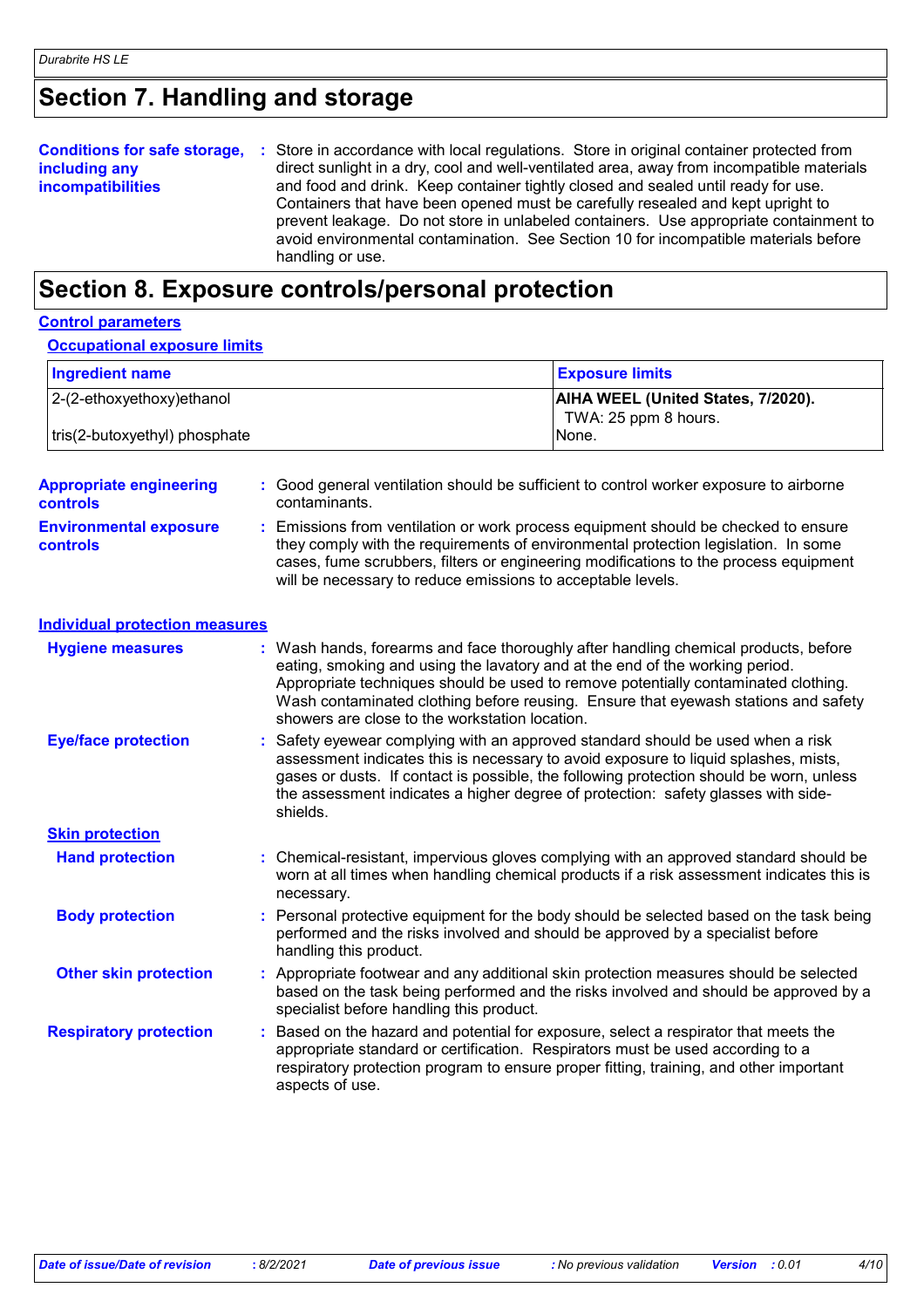# **Section 9. Physical and chemical properties**

| <b>Appearance</b>                                 |                                           |
|---------------------------------------------------|-------------------------------------------|
| <b>Physical state</b>                             | : Liquid                                  |
| <b>Color</b>                                      | : Milky White                             |
| <b>Odor</b>                                       | : Bland                                   |
| <b>Odor threshold</b>                             | : Not available                           |
| pH                                                | $: 7.5 \text{ to } 8.5$                   |
| <b>Melting point</b>                              | : $0^{\circ}$ C (32 $^{\circ}$ F)         |
| <b>Boiling point</b>                              | : $100^{\circ}$ C (212 $^{\circ}$ F)      |
| <b>Flash point</b>                                | : Closed cup: >93.334°C (>200°F)          |
| <b>Evaporation rate</b>                           | : Not available                           |
| <b>Flammability (solid, gas)</b>                  | : Not available                           |
| Lower and upper explosive<br>(flammable) limits   | : Not available                           |
| <b>Vapor pressure</b>                             | $:$ <4 kPa (<30 mm Hg) [room temperature] |
| <b>Vapor density</b>                              | : <1 [Air = 1]                            |
| <b>Relative density</b>                           | : $1.03$ g/cm <sup>3</sup>                |
| <b>Solubility</b>                                 | : Not available                           |
| <b>Partition coefficient: n-</b><br>octanol/water | : Not available                           |
| <b>Auto-ignition temperature</b>                  | : Not available                           |
| <b>Decomposition temperature</b>                  | : Not available                           |
| <b>Viscosity</b>                                  | : Not available                           |
| <b>VOC content</b>                                | $: 1\%$                                   |

# **Section 10. Stability and reactivity**

| <b>Reactivity</b>                            | : No specific test data related to reactivity available for this product or its ingredients.              |
|----------------------------------------------|-----------------------------------------------------------------------------------------------------------|
| <b>Chemical stability</b>                    | : The product is stable.                                                                                  |
| <b>Possibility of hazardous</b><br>reactions | : Under normal conditions of storage and use, hazardous reactions will not occur.                         |
| <b>Conditions to avoid</b>                   | : No specific data.                                                                                       |
| Incompatible materials                       | : No specific data.                                                                                       |
| <b>Hazardous decomposition</b><br>products   | : Under normal conditions of storage and use, hazardous decomposition products should<br>not be produced. |

# **Section 11. Toxicological information**

## **Information on toxicological effects**

**Acute toxicity** 2-(2-ethoxyethoxy)ethanol LD50 Oral Rat Rat 7500 mg/kg tris(2-butoxyethyl) phosphate LD50 Oral Rat Rat 3 g/kg **Product/ingredient name Result Result Result Species Dose Exposure** 

## **Irritation/Corrosion**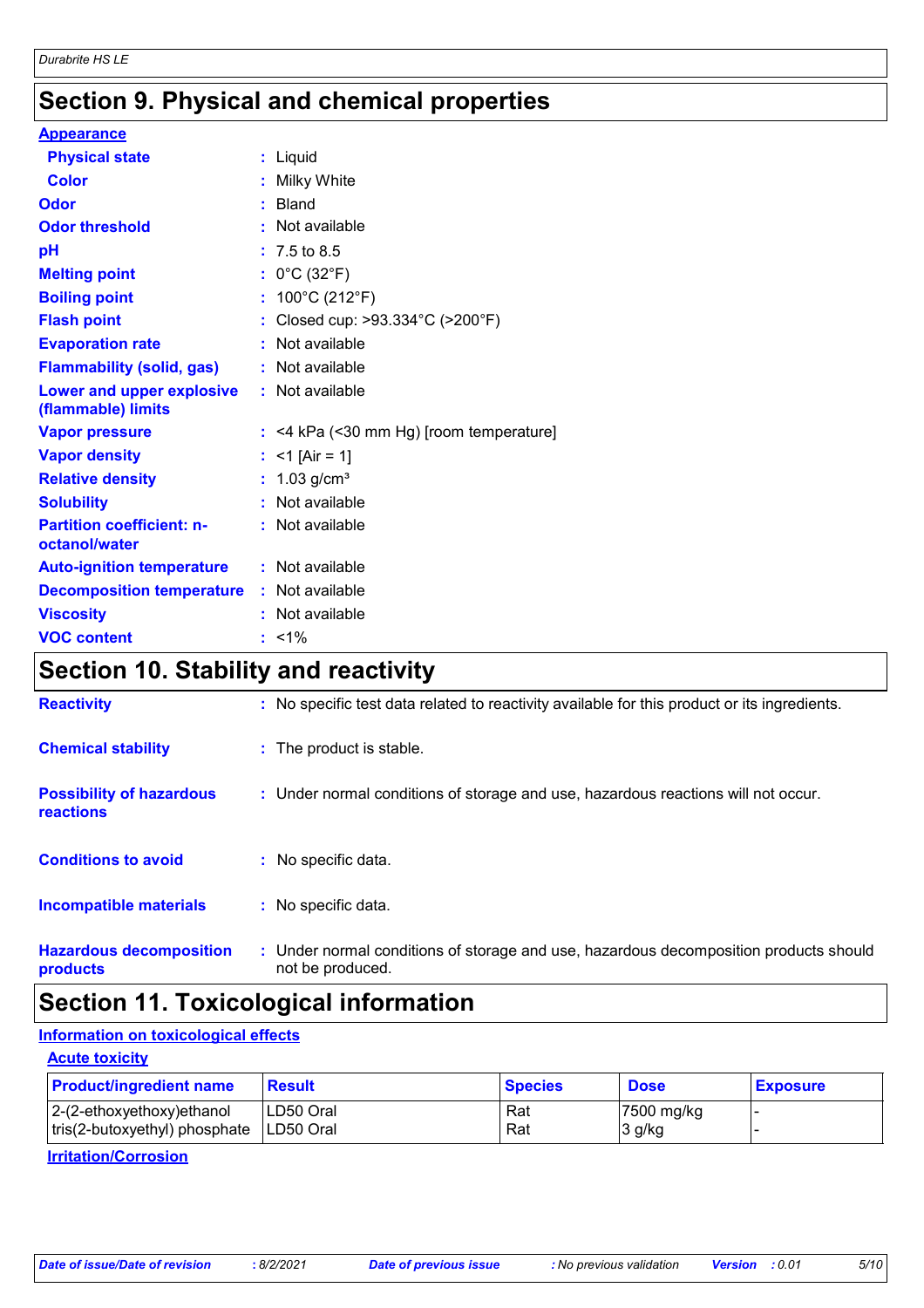# **Section 11. Toxicological information**

| <b>Product/ingredient name</b> | <b>Result</b>            | <b>Species</b> | <b>Score</b> | <b>Exposure</b>     | <b>Observation</b> |
|--------------------------------|--------------------------|----------------|--------------|---------------------|--------------------|
| 2-(2-ethoxyethoxy)ethanol      | Eyes - Mild irritant     | Rabbit         |              | $125 \text{ mg}$    |                    |
|                                | Eyes - Moderate irritant | Rabbit         |              | 500 mg              |                    |
|                                | Skin - Mild irritant     | Rabbit         |              | 24 hours 500        |                    |
|                                |                          |                |              | l mg                |                    |
| tris(2-butoxyethyl) phosphate  | Eyes - Mild irritant     | Rabbit         |              | <b>24 hours 500</b> |                    |
|                                |                          |                |              | mg                  |                    |
|                                | Skin - Mild irritant     | Rabbit         |              | <b>24 hours 500</b> |                    |
|                                |                          |                |              | mg                  |                    |

## **Sensitization**

Not available

### **Mutagenicity**

Not available

#### **Carcinogenicity**

Not available

### **Reproductive toxicity**

Not available

### **Teratogenicity**

Not available

### **Specific target organ toxicity (single exposure)**

Not available

# **Specific target organ toxicity (repeated exposure)**

Not available

## **Aspiration hazard**

Not available

**Ingestion**

#### **Information on the likely routes of exposure :** Not available

## **Potential acute health effects**

| Eye contact         | : No known significant effects or critical hazards. |
|---------------------|-----------------------------------------------------|
| <b>Inhalation</b>   | : No known significant effects or critical hazards. |
| <b>Skin contact</b> | : No known significant effects or critical hazards. |
| <b>Ingestion</b>    | : No known significant effects or critical hazards. |

| Symptoms related to the physical, chemical and toxicological characteristics |                     |  |
|------------------------------------------------------------------------------|---------------------|--|
| Eye contact                                                                  | : No specific data. |  |
| <b>Inhalation</b>                                                            | : No specific data. |  |
| <b>Skin contact</b>                                                          | : No specific data. |  |

# No specific data. **:**

## **Delayed and immediate effects and also chronic effects from short and long term exposure**

| <b>Potential immediate</b><br>: Not available<br>effects<br><b>Potential delayed effects : Not available</b><br><b>Long term exposure</b><br><b>Potential immediate</b><br>: Not available<br>effects | <b>Short term exposure</b> |  |
|-------------------------------------------------------------------------------------------------------------------------------------------------------------------------------------------------------|----------------------------|--|
|                                                                                                                                                                                                       |                            |  |
|                                                                                                                                                                                                       |                            |  |
|                                                                                                                                                                                                       |                            |  |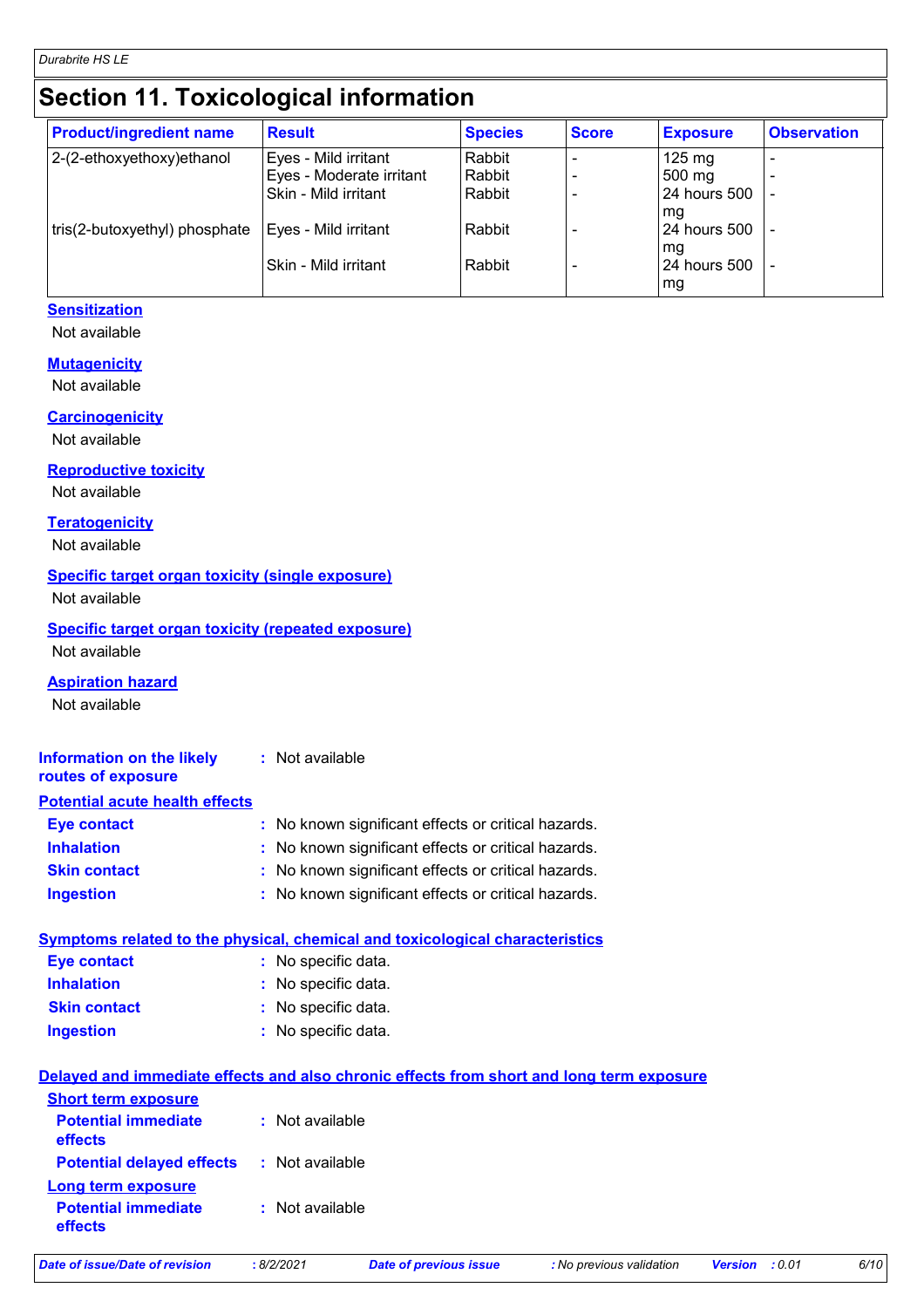# **Section 11. Toxicological information**

| <b>Potential delayed effects</b> | : Not available |
|----------------------------------|-----------------|
| .                                |                 |

# **Potential chronic health effects**

# Not available

| <b>General</b>               | : No known significant effects or critical hazards. |
|------------------------------|-----------------------------------------------------|
| <b>Carcinogenicity</b>       | : No known significant effects or critical hazards. |
| <b>Mutagenicity</b>          | : No known significant effects or critical hazards. |
| <b>Teratogenicity</b>        | : No known significant effects or critical hazards. |
| <b>Developmental effects</b> | : No known significant effects or critical hazards. |
| <b>Fertility effects</b>     | : No known significant effects or critical hazards. |

## **Numerical measures of toxicity**

#### **Acute toxicity estimates**

| <b>Route</b> | <b>ATE value</b> |
|--------------|------------------|
| Oral         | 210163.26 mg/kg  |

# **Section 12. Ecological information**

## **Toxicity**

| <b>Product/ingredient name</b> | <b>Result</b>                                                           | <b>Species</b>                                            | <b>Exposure</b>        |
|--------------------------------|-------------------------------------------------------------------------|-----------------------------------------------------------|------------------------|
| $ 2-(2-ethoxyethoxy)e$ thanol  | Acute LC50 3340000 µg/l Fresh water                                     | Daphnia - Daphnia magna -<br>Neonate                      | 48 hours               |
| tris(2-butoxyethyl) phosphate  | Acute LC50 6010000 µg/l Fresh water<br>Acute LC50 3.34 mg/l Fresh water | Fish - Ictalurus punctatus<br>Fish - Danio rerio - Embryo | 196 hours<br>196 hours |

## **Persistence and degradability**

Not available

## **Bioaccumulative potential**

| <b>Product/ingredient name</b> | $LoaPow$           | <b>BCF</b> | <b>Potential</b> |
|--------------------------------|--------------------|------------|------------------|
| $ 2-(2-ethoxyethoxy)ethanol$   | $-0.54$            |            | low              |
| tris(2-butoxyethyl) phosphate  | $\vert 3.75 \vert$ | .5.8       | low              |

## **Mobility in soil**

| <b>Soil/water partition</b>    | : Not available |
|--------------------------------|-----------------|
| coefficient (K <sub>oc</sub> ) |                 |

## **Other adverse effects** : No known significant effects or critical hazards.

# **Section 13. Disposal considerations**

| <b>Disposal methods</b> | : The generation of waste should be avoided or minimized wherever possible. Disposal<br>of this product, solutions and any by-products should at all times comply with the<br>requirements of environmental protection and waste disposal legislation and any<br>regional local authority requirements. Dispose of surplus and non-recyclable products<br>via a licensed waste disposal contractor. Waste should not be disposed of untreated to<br>the sewer unless fully compliant with the requirements of all authorities with jurisdiction.<br>Waste packaging should be recycled. Incineration or landfill should only be considered<br>when recycling is not feasible. This material and its container must be disposed of in a<br>safe way. Empty containers or liners may retain some product residues. Avoid<br>dispersal of spilled material and runoff and contact with soil, waterways, drains and<br>sewers. |
|-------------------------|----------------------------------------------------------------------------------------------------------------------------------------------------------------------------------------------------------------------------------------------------------------------------------------------------------------------------------------------------------------------------------------------------------------------------------------------------------------------------------------------------------------------------------------------------------------------------------------------------------------------------------------------------------------------------------------------------------------------------------------------------------------------------------------------------------------------------------------------------------------------------------------------------------------------------|
|-------------------------|----------------------------------------------------------------------------------------------------------------------------------------------------------------------------------------------------------------------------------------------------------------------------------------------------------------------------------------------------------------------------------------------------------------------------------------------------------------------------------------------------------------------------------------------------------------------------------------------------------------------------------------------------------------------------------------------------------------------------------------------------------------------------------------------------------------------------------------------------------------------------------------------------------------------------|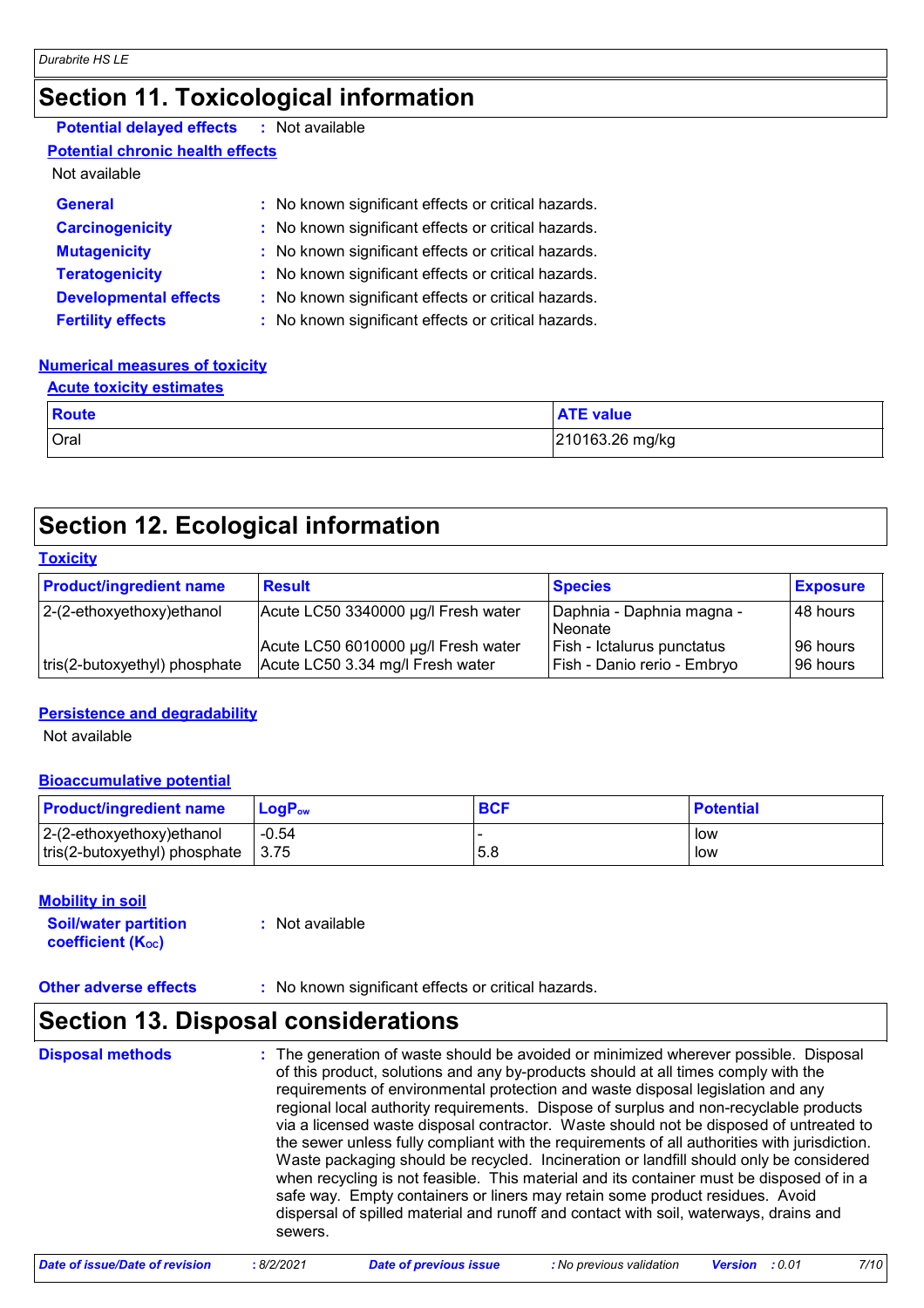# **Section 14. Transport information**

|                                      | <b>DOT Classification</b> | <b>IMDG</b>              | <b>IATA</b>   |
|--------------------------------------|---------------------------|--------------------------|---------------|
| <b>UN number</b>                     | Not regulated             | Not regulated            | Not regulated |
| <b>UN proper</b><br>shipping name    |                           |                          |               |
| <b>Transport</b><br>hazard class(es) |                           | $\overline{\phantom{a}}$ |               |
| <b>Packing group</b>                 | $\blacksquare$            | $\overline{\phantom{0}}$ |               |
| <b>Environmental</b><br>hazards      | ∣No.                      | No.                      | No.           |

**Additional information**

**Special precautions for user Transport within user's premises:** always transport in closed containers that are **:** upright and secure. Ensure that persons transporting the product know what to do in the event of an accident or spillage.

**Transport in bulk according :** Not available **to IMO instruments**

# **Section 15. Regulatory information**

## **U.S. Federal regulations**

**Clean Air Act Section 112 (b) Hazardous Air Pollutants (HAPs) :** Listed **SARA 311/312**

**Classification :** Not applicable

## **Composition/information on ingredients**

| <b>Name</b>                   | $\mathbf{p}_{\alpha}$ | <b>Classification</b>               |
|-------------------------------|-----------------------|-------------------------------------|
| $ 2-(2-ethoxyethoxy)ethanol$  | ≤5                    | <b>EYE IRRITATION - Category 2A</b> |
| tris(2-butoxyethyl) phosphate | ≤2.5                  | <b>EYE IRRITATION - Category 2B</b> |

#### **SARA 313**

|                           | <b>Product name</b>           | <b>CAS number</b> | $\frac{9}{6}$ |
|---------------------------|-------------------------------|-------------------|---------------|
| <b>Form R - Reporting</b> | 2-(2-ethoxyethoxy)ethanol     | $111-90-0$        | ≤5            |
| <b>requirements</b>       | tetraamminezinc(2+) carbonate | 38714-47-5        | ՝≤3           |

SARA 313 notifications must not be detached from the SDS and any copying and redistribution of the SDS shall include copying and redistribution of the notice attached to copies of the SDS subsequently redistributed.

## **Inventory list**

| <b>CANADA INVENTORY</b><br>(DSL)            | : All components are listed or exempted. |
|---------------------------------------------|------------------------------------------|
| <b>United States inventory</b><br>(TSCA 8b) | : All components are active or exempted. |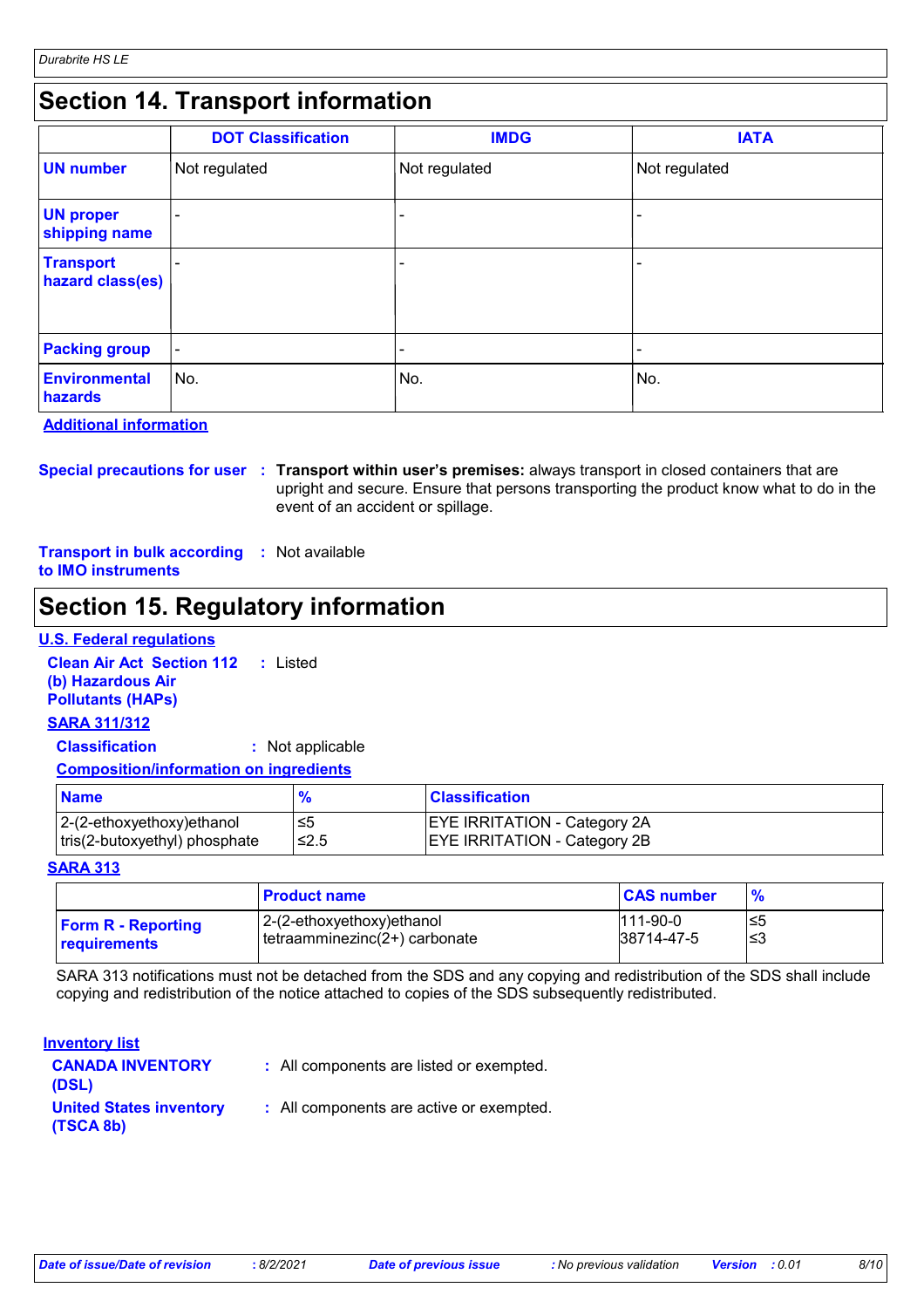# **Section 16. Other information**

## **Hazardous Material Information System (U.S.A.)**



**Caution: HMIS® ratings are based on a 0-4 rating scale, with 0 representing minimal hazards or risks, and 4 representing significant hazards or risks. Although HMIS® ratings and the associated label are not required on SDSs or products leaving a facility under 29 CFR 1910.1200, the preparer may choose to provide them. HMIS® ratings are to be used with a fully implemented HMIS® program. HMIS® is a registered trademark and service mark of the American Coatings Association, Inc.**

**The customer is responsible for determining the PPE code for this material. For more information on HMIS® Personal Protective Equipment (PPE) codes, consult the HMIS® Implementation Manual.**

# **National Fire Protection Association (U.S.A.)**



**Reprinted with permission from NFPA 704-2001, Identification of the Hazards of Materials for Emergency Response Copyright ©1997, National Fire Protection Association, Quincy, MA 02269. This reprinted material is not the complete and official position of the National Fire Protection Association, on the referenced subject which is represented only by the standard in its entirety.**

**Copyright ©2001, National Fire Protection Association, Quincy, MA 02269. This warning system is intended to be interpreted and applied only by properly trained individuals to identify fire, health and reactivity hazards of chemicals. The user is referred to certain limited number of chemicals with recommended classifications in NFPA 49 and NFPA 325, which would be used as a guideline only. Whether the chemicals are classified by NFPA or not, anyone using the 704 systems to classify chemicals does so at their own risk.**

| <b>Classification</b>             |                                                                                                                                                                                                                                                                                                                                                                                                                                                                                                                                                                   | <b>Justification</b> |  |
|-----------------------------------|-------------------------------------------------------------------------------------------------------------------------------------------------------------------------------------------------------------------------------------------------------------------------------------------------------------------------------------------------------------------------------------------------------------------------------------------------------------------------------------------------------------------------------------------------------------------|----------------------|--|
| Not classified.                   |                                                                                                                                                                                                                                                                                                                                                                                                                                                                                                                                                                   |                      |  |
| <b>History</b>                    |                                                                                                                                                                                                                                                                                                                                                                                                                                                                                                                                                                   |                      |  |
| Date of printing                  | : 8/2/2021                                                                                                                                                                                                                                                                                                                                                                                                                                                                                                                                                        |                      |  |
| Date of issue/Date of<br>revision | : 8/2/2021                                                                                                                                                                                                                                                                                                                                                                                                                                                                                                                                                        |                      |  |
| Date of previous issue            | : No previous validation                                                                                                                                                                                                                                                                                                                                                                                                                                                                                                                                          |                      |  |
| <b>Version</b>                    | : 0.01                                                                                                                                                                                                                                                                                                                                                                                                                                                                                                                                                            |                      |  |
| <b>Key to abbreviations</b>       | $\therefore$ ATE = Acute Toxicity Estimate<br>BCF = Bioconcentration Factor<br>GHS = Globally Harmonized System of Classification and Labelling of Chemicals<br>IATA = International Air Transport Association<br>IBC = Intermediate Bulk Container<br><b>IMDG = International Maritime Dangerous Goods</b><br>LogPow = logarithm of the octanol/water partition coefficient<br>MARPOL = International Convention for the Prevention of Pollution From Ships, 1973<br>as modified by the Protocol of 1978. ("Marpol" = marine pollution)<br>$UN = United Nations$ |                      |  |
| <b>References</b>                 | : Not available                                                                                                                                                                                                                                                                                                                                                                                                                                                                                                                                                   |                      |  |
|                                   | $\triangledown$ Indicates information that has changed from previously issued version.                                                                                                                                                                                                                                                                                                                                                                                                                                                                            |                      |  |

## **Procedure used to derive the classification**

## **Notice to reader**